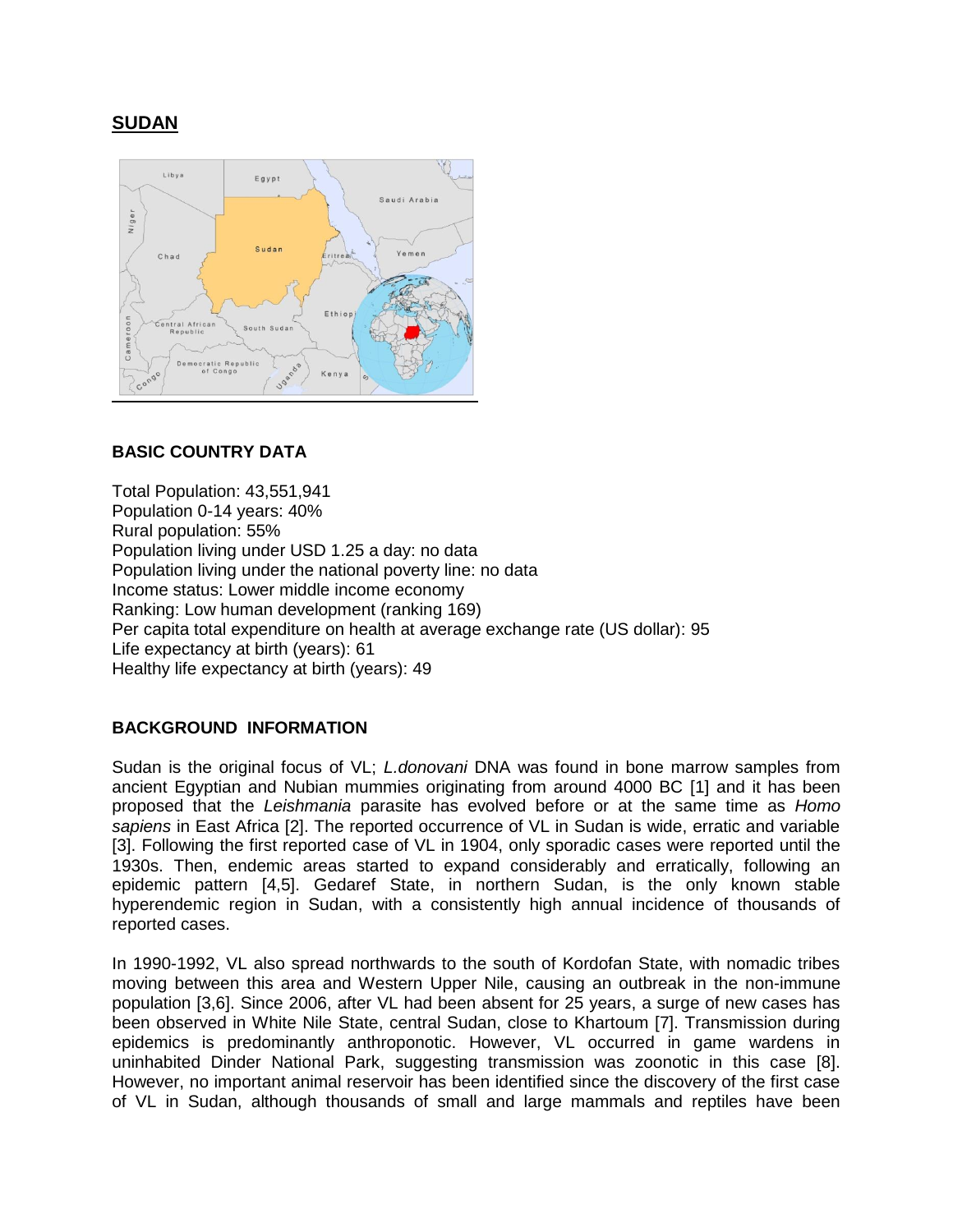investigated [3]. Climatic events, such as increased annual rainfall, have preceded past epidemics on several occasions [3,9]. In Gedaref state, annual rainfall and altitude were the best predictors, among many factors that were studied, for the occurrence of VL [10]. A resurgence of the sandfly population, as a consequence of regrowth of Acacia and Balanites forests destroyed by floods, or the interrupted insecticide spraying have also been associated with epidemics [3,11].

PKDL occurs in about 55% of Sudanese patients [12]. No HIV coinfected cases have yet been found. Mucosal involvement in VL is uncommon; since the disease was first described in 1914, only 64 cases, mostly in adult males from several closely related tribes in western Sudan, were reported up until 1992 [13].

The first autochtonous case of CL was found in 1911 [14]. The reporting of sporadic cases was followed by three outbreaks: in the Shendi Atbara area in 1976-1977, in El Garrasa in the White Nile area early 1985, and in Tuti island, at the junction of the Blue and White Nile, in 1985. In 1986, the number of cases increased dramatically; all age groups were affected with a total of 100,000 cases. Currently, CL is endemic in Darfur and Kordofan, in addition to the area from Khartoum state up to Atbra, in the northern part of the country.

## **PARASITOLOGICAL INFORMATION**

| Leishmania<br>species | <b>Clinical form</b> | <b>Vector species</b>     | <b>Reservoirs</b>    |
|-----------------------|----------------------|---------------------------|----------------------|
| L. donovani           | VL, PKDL, ML         | P. orientalis, P. martini | Human                |
| L. infantum           | ZVL                  | Unknown                   | Canis familiaris     |
| L. major              | ZCL, ML              | P. papatasi, P. duboscgi  | Arvicantis niloticus |

# **MAPS AND TRENDS**

## **Visceral leishmaniasis**

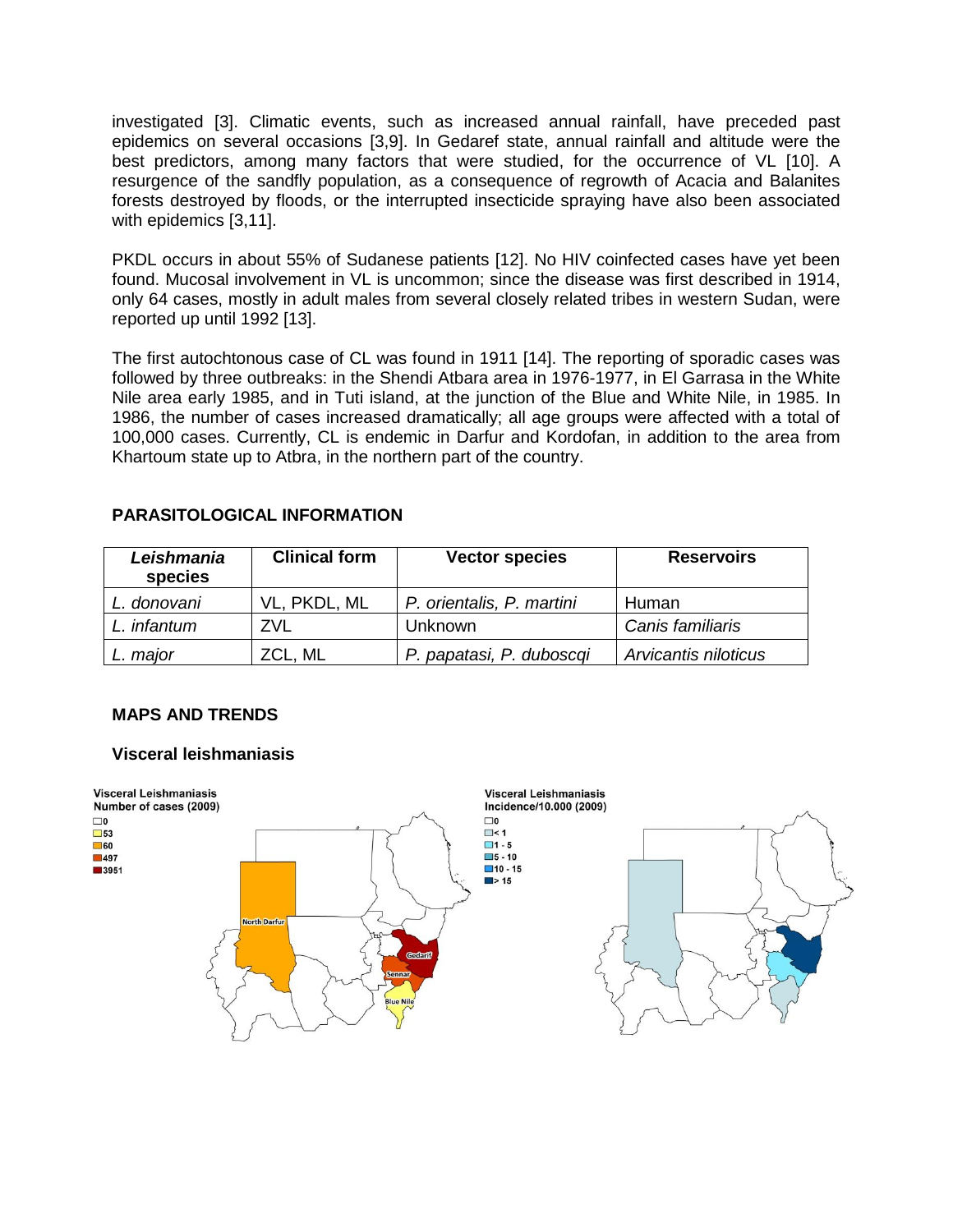## **Cutaneous leishmaniasis**



## **Visceral leishmaniasis trend**



### **Cutaneous leishmaniasis**

| rear | Cases |
|------|-------|
| 2011 | . مي  |

### **CONTROL**

In Sudan, there is a leishmaniasis control program addressing both CL and VL and notification of VL is mandatory. There is no leishmaniasis vector control program and no bednet distribution program in Sudan.

## **DIAGNOSIS, TREATMENT**

## **Diagnosis:**

VL: confirmation by microscopic examination of lymph or bone marrow aspirate.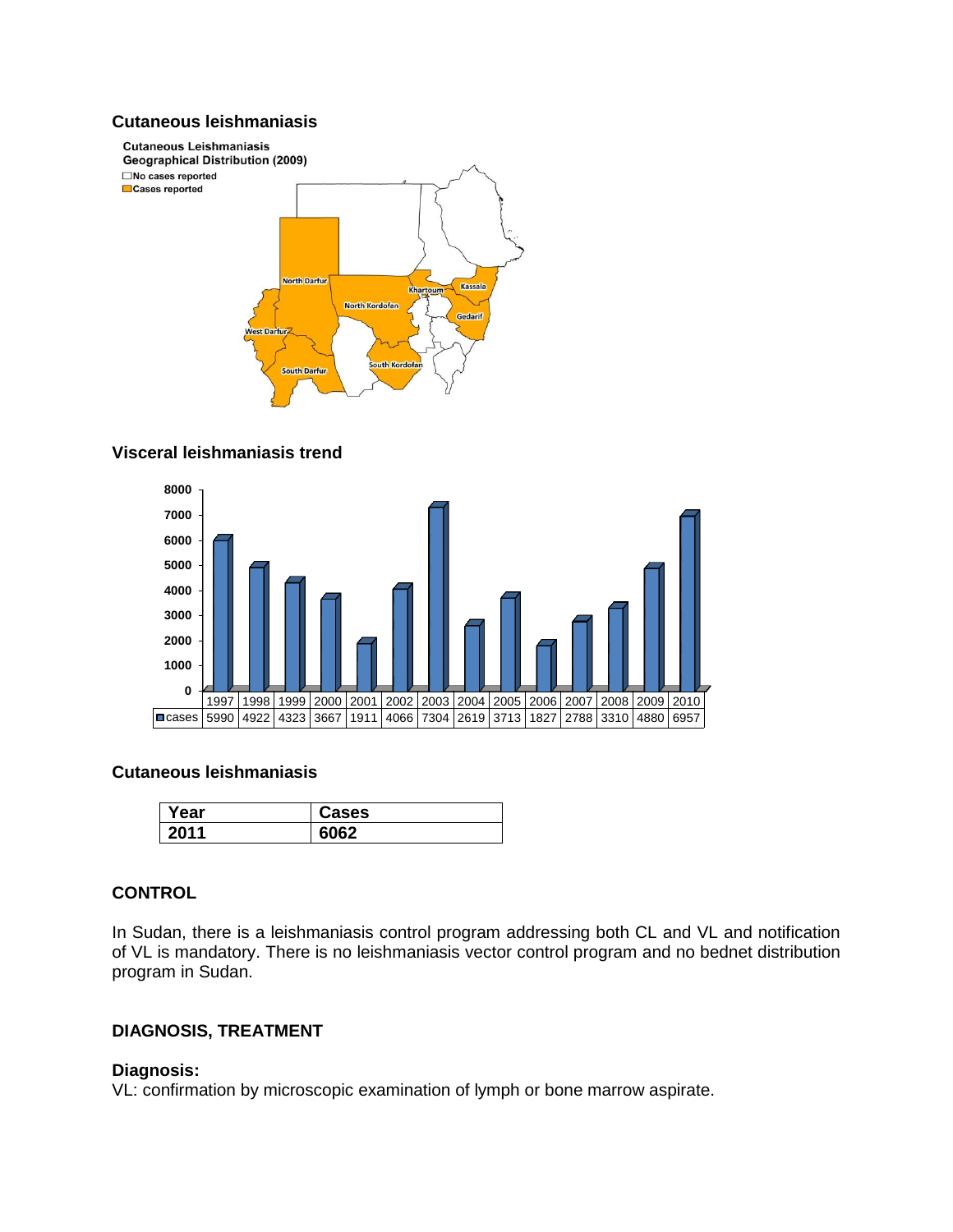CL: only diagnosed in one specialized center, by microscopic examination of skin lesions samples.

#### **Treatment**:

VL: antimonials, 20 mg Sb<sup>v</sup>/kg/day for 30 days. Second line: liposomal amphotericin B, 3 mg/kg/alternate days for 14 days (but this drug is not yet in use). Cure rate with antimonials is close to 100%, with 3% recurring cases. PKDL occurs in 60-80%, severe adverse events in 20% of cases and fatality rate is less than 1%. CL: antimonials.

**ACCESS TO CARE** 

The Ministry of Health, in collaboration with other organizations and NGOs (MSF, IED, DNDi, WHO), provides treatment free of charge for patients, but in teaching hospitals there are fees for registration (2 USD), hospitalization (7 USD) and lab tests (variable). The Ministry of Health provided antimonials for about 1,000 patients in 2007 and 2008. In addition, NGOs donated substantial amounts of antimonials in Gedaref these same years. However, there were severe shortages of antimonials in 2007-2009, which meant a lack of access to treatment for many. Another problem is that there are not enough health facilities where VL can be treated; poor patients mostly live in remote areas with no transport and no awareness of the disease. In Gedaref, about 10% seeks care in private clinics.

CL is mostly not diagnosed nor treated in Sudan.

## **ACCESS TO DRUGS**

Sodium stibogluconate, amphotericin B and liposomal amphotericin B are included in the National Essential Drug List for Sudan, and there is permission for the use of meglumine antimoniate. During the shortage of antimonials in the past years, generic sodium stibogluconate was sold in pharmacies in Gedaref for 10 USD per vial (leading to an adult treatment cost of 70 USD). Sodium stibogluconate (Pentostam, GSK) is registered in Sudan.

#### **SOURCES OF INFORMATION**

- Dr Muzamil Abelraheem WHOL/FMoH North Sudan.
- Dr Musa, Institute of Endemic Diseases, University of Khartoum.
- Dr Manica Balasegeram, DNDi.
- Dr Koert Ritmeijer, MSF-Holland.

1. Zink AR, Spigelman M, Schraut B, Greenblatt CL, Nerlich AG, Donoghue HD (2006) Leishmaniasis in ancient Egypt and Upper Nubia. Emerg Infect Dis 12 (10):1616-1617.

2. Ibrahim ME (2002) The epidemiology of visceral leishmaniasis in east Africa: hints and molecular revelations. Trans R Soc Trop Med Hyg 96 Suppl 1:S25-29.